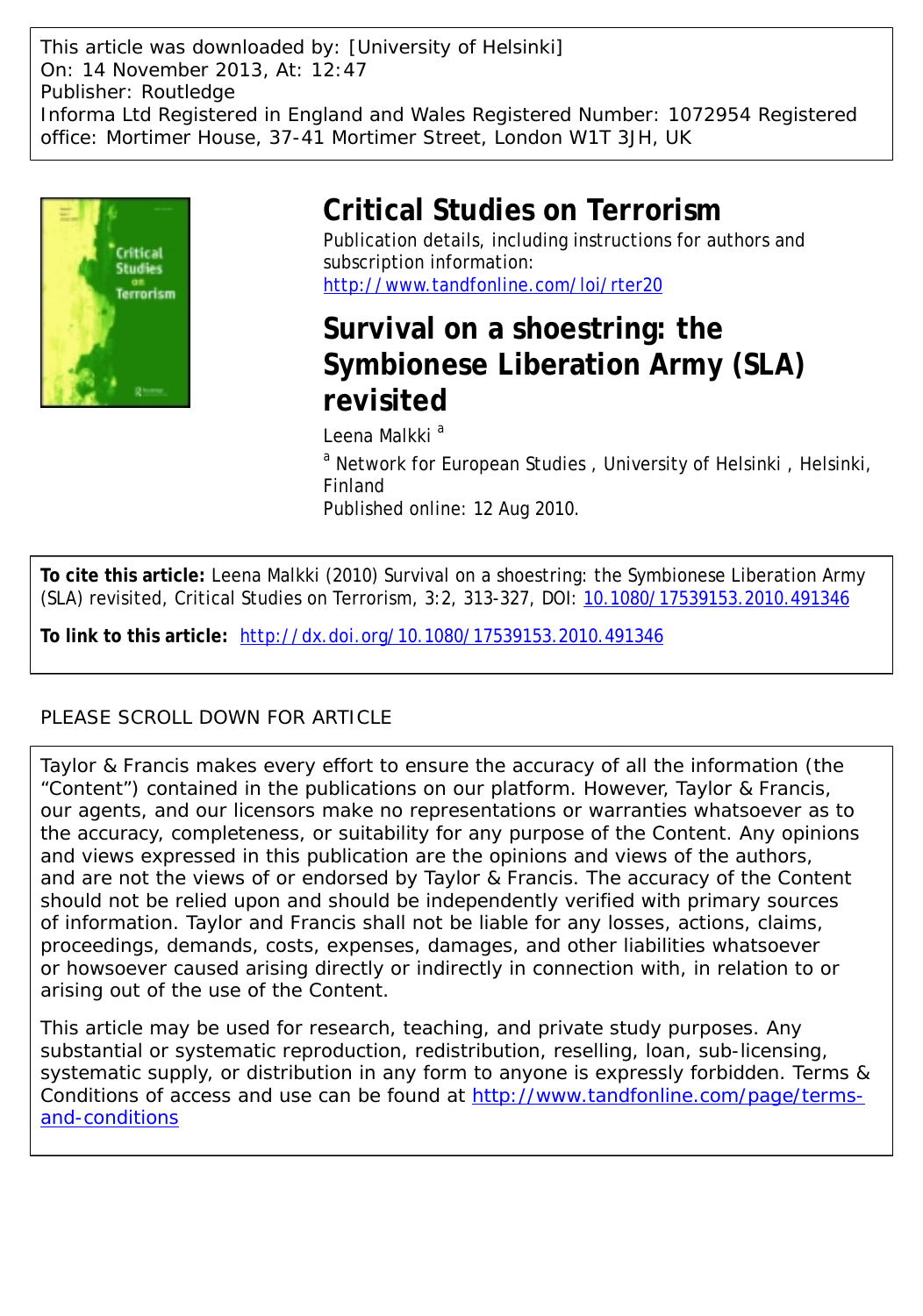

## RTER 1753-9153 1753-9161Critical Studies on Terrorism, Vol. 3, No. 2, Sep 2010: pp. 0–0 on Terrorism **SPECIAL SECTION**

# **Survival on a shoestring: the Symbionese Liberation Army (SLA) revisited**

Leena Malkki\*

*Network for European Studies, University of Helsinki, Helsinki, Finland*

This article provides a reappraisal of the history of the Symbionese Liberation Army (SLA) based on source-based research. Even if the case may appear marginal, it provides useful insights into the dynamics of terrorist campaigns and especially into the survival of small terrorist groups. It highlights the importance of examining the attitudes among the potential supporting communities beyond one of support or rejection of terrorism and suggests that even passive support can help a group significantly. Furthermore, the case provides further evidence for the observation that the role of ideology as a motivation for participation in terrorist campaigns should not be overstated.

**Keywords:** terrorism; Symbionese Liberation Army (SLA); radicalisation; disengagement; public support

### **Introduction**

The Symbionese Liberation Army (SLA), a small leftist terrorist group that operated in California in 1973–1975, earned its notoriety by kidnapping the heiress Patricia Hearst. While the group and the case of Patricia Hearst in particular have captured the fascination and imagination of the general public, it has attracted little academic interest. The incidental references to the SLA in the literature deal either with Hearst or the group as an example of a rather bizarre, minuscule, insignificant organisation that was hopelessly alienated from its potential constituencies (e.g. Clutterbuck 1975, p. 42, Bell 1978, pp. 45–47). Until now, no major academic study has been conducted on the SLA.

This lack of academic interest in the SLA may well be symptomatic of the general trend in terrorism research to concentrate on those cases and questions that seem policyrelevant at that particular moment (e.g. Silke 2004, Gunning 2007). Another important point is that historical research on terrorism has been an especially underdeveloped area, even though it is exactly that kind of research that can provide us with very valuable possibilities for advancing our understanding of the dynamics of terrorist campaigns (e.g. Duyvesteyn 2004, Horgan 2005, pp. 140–141, Cronin 2009, pp. 1–3, Ranstorp 2007, p. 12).

Moreover, if we are to gain a comprehensive understanding of terrorist campaigns, it is worthwhile not only to look at the most prolific terrorist groups, but also to analyse the more marginal ones. In fact, it is an open question as to whether the less prolific cases should be considered to be marginal. For example, David C. Rapoport has estimated that

ISSN 1753-9153 print/ISSN 1753-9161 online © 2010 Taylor & Francis DOI: 10.1080/17539153.2010.491346 <http://www.informaworld.com>

<sup>\*</sup>Email: leena[.malkki@helsinki.fi](mailto:malkki@helsinki.fi)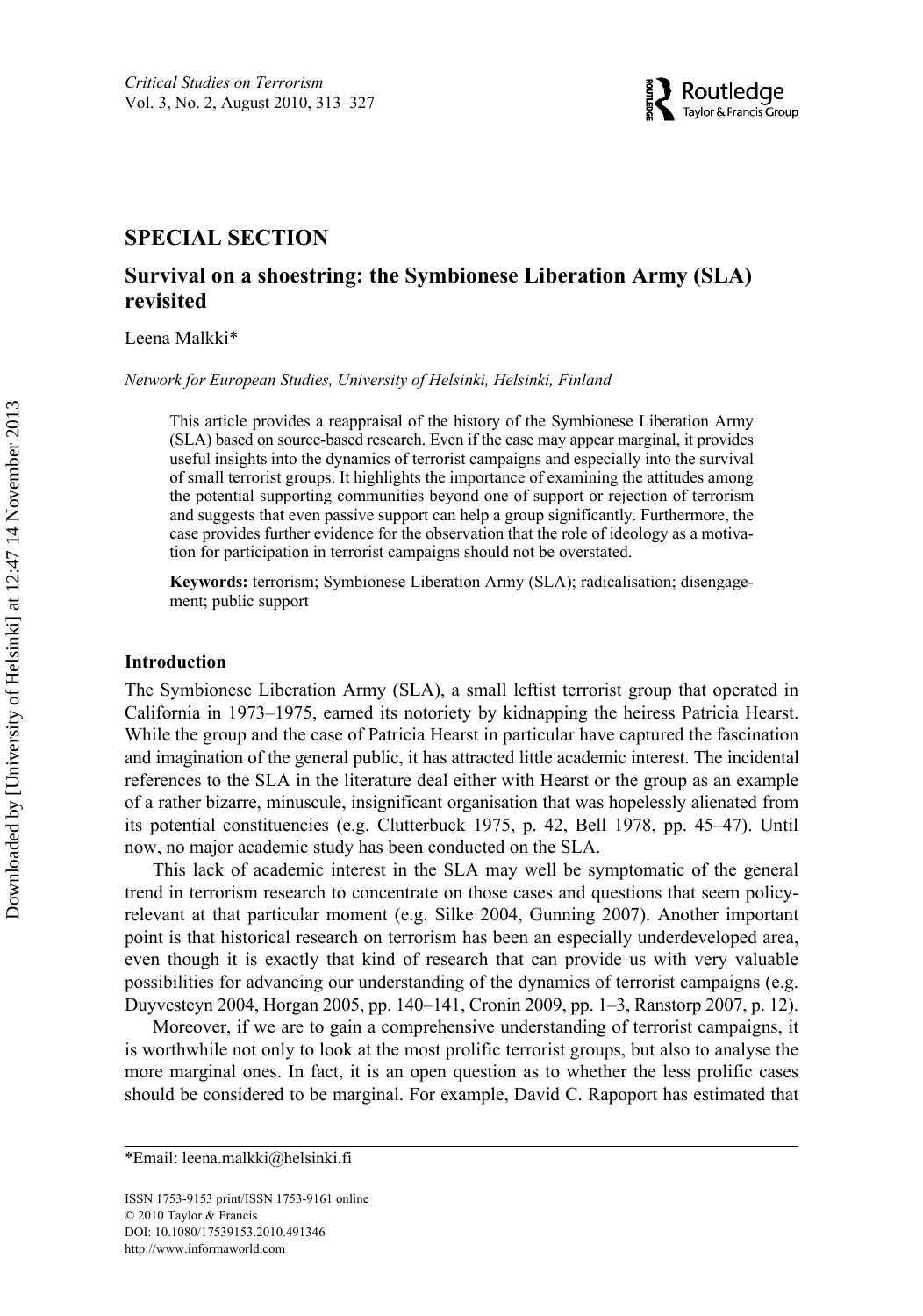an overwhelming majority of terrorist groups do not last for more than a year (Rapoport 1992, p. 1067). Furthermore, according to the analysis of Audrey Kurth Cronin, from the total number of 873 groups listed in the MIPT database, only 457 fulfilled the criteria of having targeted civilians (and not only military targets or property without civilian casualties) and of having displayed sustained organisational capabilities (Cronin 2008, p. 77).

Despite its small size and marginality, I argue that the case of the SLA provides useful insights into the dynamics of terrorist campaigns and especially into the dynamics of survival. This is largely for reasons that have fallen outside the scope of most previous analyses of the group's history. First, most attention has been directed at the first months of the SLA and the Los Angeles shootout has been considered the end of the story (e.g. Ross and Gurr 1989, Finlayson 1997). This is not, however, an accurate interpretation. The remaining SLA members subsequently found new allies and initiated a new terrorist campaign. It is exactly from this period that many interesting observations emerge.

These new associates, even though routinely referred to as SLA members,<sup>1</sup> nevertheless never considered themselves as being SLA members and neither were they perceived as such by the 'real' members of the SLA. None of the new associates agreed with the SLA strategy, but many of them ended up taking part in armed actions, including bomb attacks aimed at killing as many police officers as possible. How this happened provides a good illustration of the mobilising power of the need to survive, friendship ties and group pressure. Furthermore, the history of the SLA suggests that sometimes participation in terrorist attacks may never lead to ideological radicalisation, or that ideological radicalisation may remain superficial and rather easily 'undone' when the involvement in terrorist activities ends.

The SLA is an illustrative example of the conditions for survival of a terrorist group in other ways. It shows that surviving and maintaining a low level of political activity does not take substantial resources. In addition, even if the SLA was largely isolated and despised by the radical Left and radical black organisations such as the Black Panther Party and few people were ready to support it, the SLA still benefited from the passive support of the surrounding radical subculture (Waldmann *et al.* 2010).

The present article provides a reappraisal of the history of the SLA based on the historical source-based research I conducted for my PhD thesis. The source material used in this study includes, for example, interviews with three former SLA associates, an unpublished memoir of one of them, all public material produced by the SLA and its associates, and a wide selection of (mainstream and movement press) news reports on the group.<sup>2</sup>

### **Rise and (the assumed) fall of the Symbionese Liberation Army**

The SLA was formed and its programme was developed in the summer of 1973 by a black escaped convict Donald DeFreeze (or Cinque Mtume by his reborn name), who had become politicised in prison, and by a handful of white activists from the Berkeley, California, area. The goal of the SLA was to make the dream of the revolutionary Left come true: to unite people of all races, gender, age and sexual orientation in the revolutionary struggle. The premise of the SLA was that there was no way the revolution would come about without armed struggle and the group established itself explicitly for the purpose of conducting armed struggle. With their bold actions that reflected the potential of armed action committed by dedicated revolutionaries, the SLA hoped to bring new life to the revolutionary struggle. The SLA members claimed that the previous initiatives for armed struggle had fallen apart due to bad leadership which led to a constant regrouping of the same revolutionaries without starting the fight. As a consequence, the SLA developed a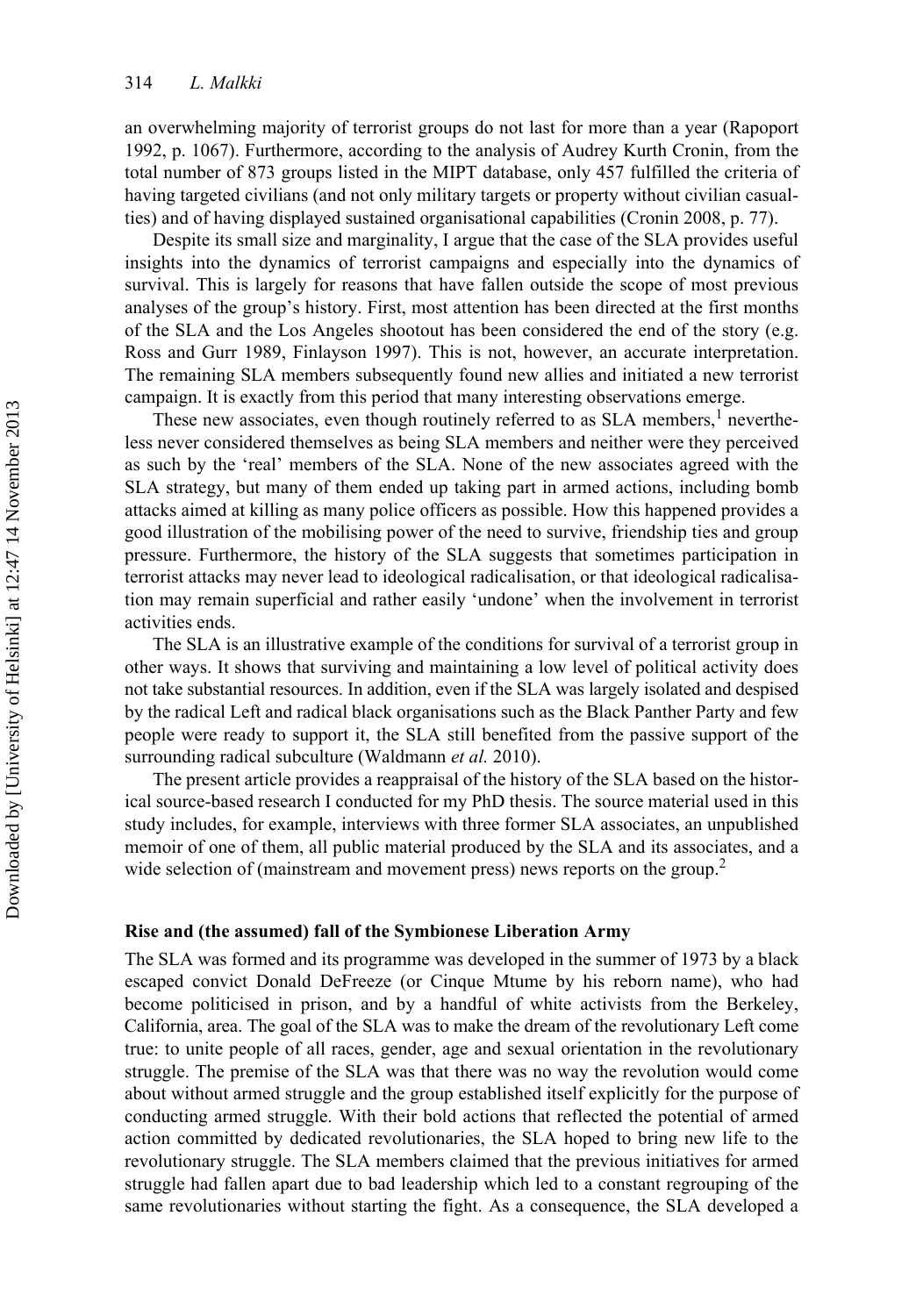'Symbionese Federation' as an alternative model to the traditional format of party organising. The SLA hoped that, structured this way, it would not fall apart so easily, as it would not place too much pressure on everyone agreeing on every issue.

The founding members of the SLA went around the Berkeley area to recruit people to join their project, but found only a handful of additional members among a circle of friends. During the summer and autumn of 1973 they began to prepare for armed struggle. The first attack by the group took place in November 1973 when they assassinated Marcus Foster, the black Oakland school superintendent, and wounded his colleague, Robert Blackburn. The SLA claimed the attack in a communiqué and accused both Foster and Blackburn of taking part in the sinister Central Intelligence Agency (CIA)-related programmes that, according to the SLA, aimed at subordinating blacks and other minorities to the servitude of the fascist ruling class and to crushing any opposition against its rule.

That attack created a severe backlash. After all, what kind of a revolutionary movement would start its campaign by assassinating a *black* person? It is not known for certain how and why the SLA ended up choosing Foster as its target. He was not among the 'usual' enemies of the Left. Even though Foster was considered to be an 'Oreo cookie' (black on the outside, white on the inside) when he started his job in Oakland, he had largely won trust and respect by late 1973.

The SLA members were not deterred by this negative reaction and went on preparing for new attacks. These preparations were interrupted in early January by the arrest of two of its members, Joe Remiro and Russell Little, who opened fire during a routine traffic inspection. At this point, the group went underground and for security reasons they allegedly cut off contact with their helpers. This left the SLA with no more than a dozen members.

As a response to this setback, the SLA went on the offensive and kidnapped Patricia Hearst, a 19-year-old heiress of a media dynasty, in February 1974. This kidnapping was instantly a major news story that attracted worldwide attention. In fact, it was the first political kidnapping in the United States. It was widely assumed that the SLA would demand the release of Remiro and Little in exchange for Hearst. The release of Remiro and Little was indeed what the SLA strived for. However, instead of voicing this demand immediately, the SLA chose to first wait a few days and then requested the Hearst family deliver first a token of good faith by organising an extensive food-delivery programme. Furthermore, they asked their communiqués outlining the programme of the SLA to be published in full. This demand was met widely, as was the food-delivery demand, although the programme that Patricia's father, Randolph Hearst, created together with the Hearst Corporation was more limited than the SLA had demanded.

In late March, the food-delivery programme was completed and the public waited for the next step from the SLA. To everyone's bewilderment, Patricia Hearst announced that she had joined the SLA. She stated that she had been given the name Tania, in the spirit of a comrade of Che in Bolivia. With that tape, a now famous photograph was released of Patricia Hearst dressed in a jump-suit and beret and holding a carbine.

The next public act of the SLA was a robbery at a Hibernia Bank located in San Francisco in mid-April 1974. This was conducted in order to improve the group's financial situation, but also to generate publicity: Patricia Hearst made her first public appearance since the kidnapping and gave a short speech to the surveillance camera.

While there are few first-hand accounts of the SLA at this time, the picture that emerges from the available sources is one of a very isolated group that had an undisputed leader and one that was fully dedicated to preparations for a revolutionary struggle. As a result, most of their time was devoted to physical exercise, weapons training (without ammunition in their apartment), information gathering and ideological discussion. Moreover,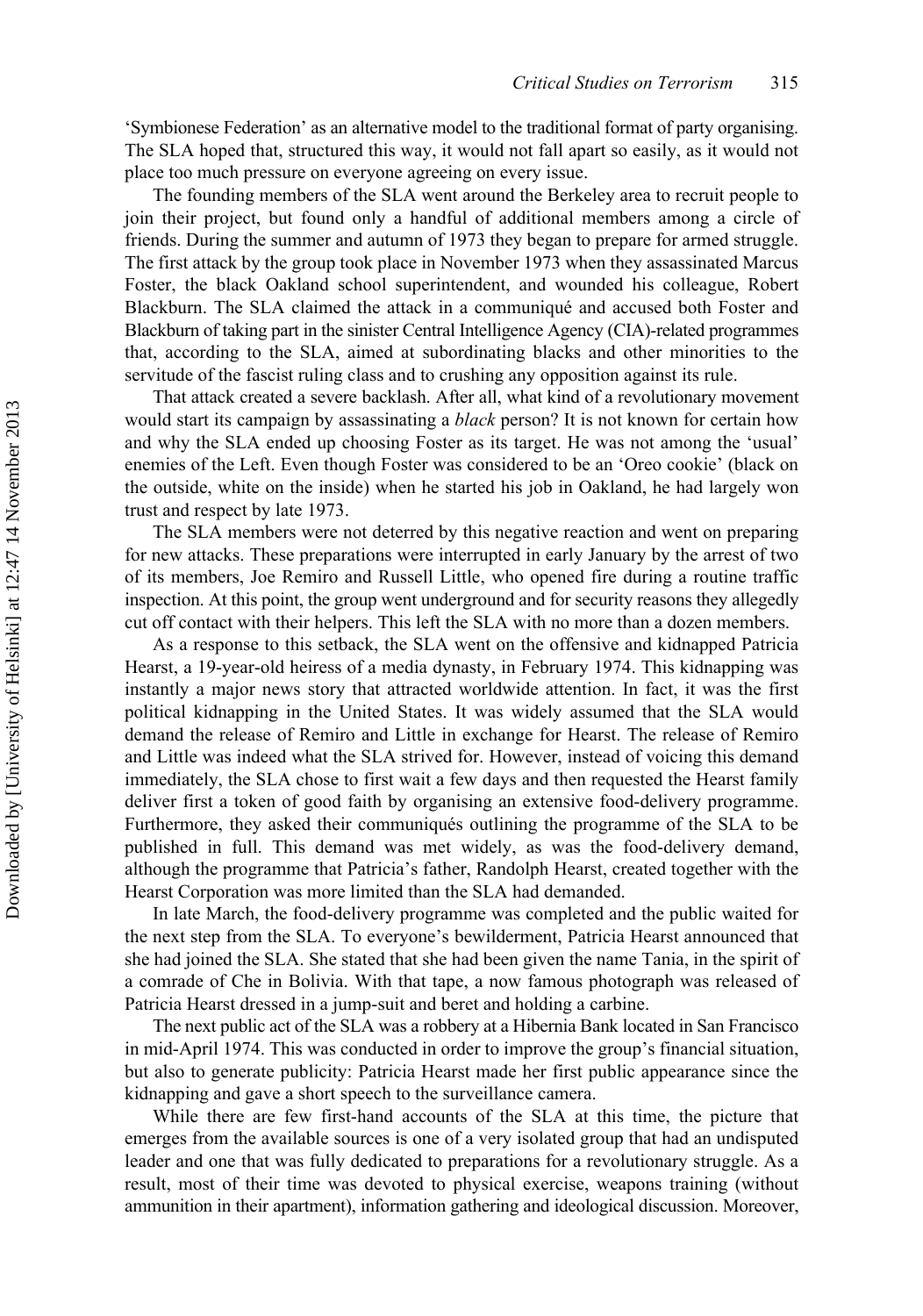they conducted intensive sessions of criticism–self-criticism in an effort to rid themselves of their bourgeois backgrounds and to become better revolutionaries. In addition, they all lived in the same apartment and they rarely left the house. With no support networks left, they were forced to rely on their own resources and occasionally rang the doorbells of random (black) people to recruit help.

The bank robbery became a point of no return, not only for Patricia Hearst, but also for the other SLA members who had not previously been declared wanted by the authorities. Around April, Hearst recalls that 'a new intensity crept into our lives, a combination of revolutionary zeal and sheer paranoia: we were running out of time' (Hearst with Moscow 1982, p. 177). DeFreeze kept insisting that the struggle was intensifying and that it would only be a matter of months before the revolution would begin. With the forthcoming struggle in mind, a decision was made to split into three teams and that they would start operating independently and would recruit new members. Around this time, they also reached the conclusion that San Francisco was becoming too dangerous and, as a result, they decided to move to Los Angeles. The next combat operation in their plans was to take to the streets, search-and-destroy style, and to kill police officers during the night. During the day, they would hide in the people's houses. With this campaign, they envisioned that they would force the authorities to intensify countermeasures, which in turn would enrage the people and to incite them join the SLA in its struggle.

According to Hearst's description, the group was becoming ever more frantic in their combat drills and weapons practices and they were enclosed in their own realm. Her retrospective analysis is that they were all 'suffering from a combination of group hypnosis and battle fatigue, our anxieties and fears stretched to the breaking point' (Hearst with Moscow 1982, p. 199). Death also had become a regular discussion topic and surrender was considered not an option because it would be too demoralising for the people.

On 16 May, one of the teams, including Bill and Emily Harris, and Patricia Hearst, made a fatal mistake that led the police to find the SLA. Bill Harris was stopped by the security guards in a shop called Mel's Sporting Goods because he was (rightly) suspected of shoplifting. At that point, Patricia Hearst, who waited in the car, grabbed a submachine gun and fired. They managed to escape but the weapon they left at the scene and the car they abandoned later during their flight all gave the police sufficient evidence to locate the SLA's safe house. Before that shooting incident, the police had no idea that the SLA was in Los Angeles.

The other SLA members managed to leave their safe house before the police arrived, but it did not take long before the police discovered that the SLA members had entered one house in the Compton area. Trusting that black people were on their side, they made no secret about who they were and the rumour about the SLA presence started to spread. By the afternoon, the police had encircled the house and had called on those inside to surrender. When this did not come about, intense shooting erupted. In the end, the house caught fire and burned down, together with the six SLA members who refused to surrender. During the shootout, thousands of bullets were fired, half of them by the SLA, the rest by the police, but amazingly enough only the SLA members got hurt. This shootout was allegedly the biggest gunfight ever in Los Angeles. The media attention around the SLA was again at its height. The entire shootout was broadcast live on television.

The story of the SLA was generally considered to be over. The only remaining identified members, Emily and Bill Harris and Patricia Hearst, were called to surrender by several parties, including their friends, relatives, the Federal Bureau of Investigation (FBI), Randolph Hearst and Governor Ronald Reagan. Even though there were no signs of progress in the investigation, the police seemed to believe that the matter would soon resolve itself. In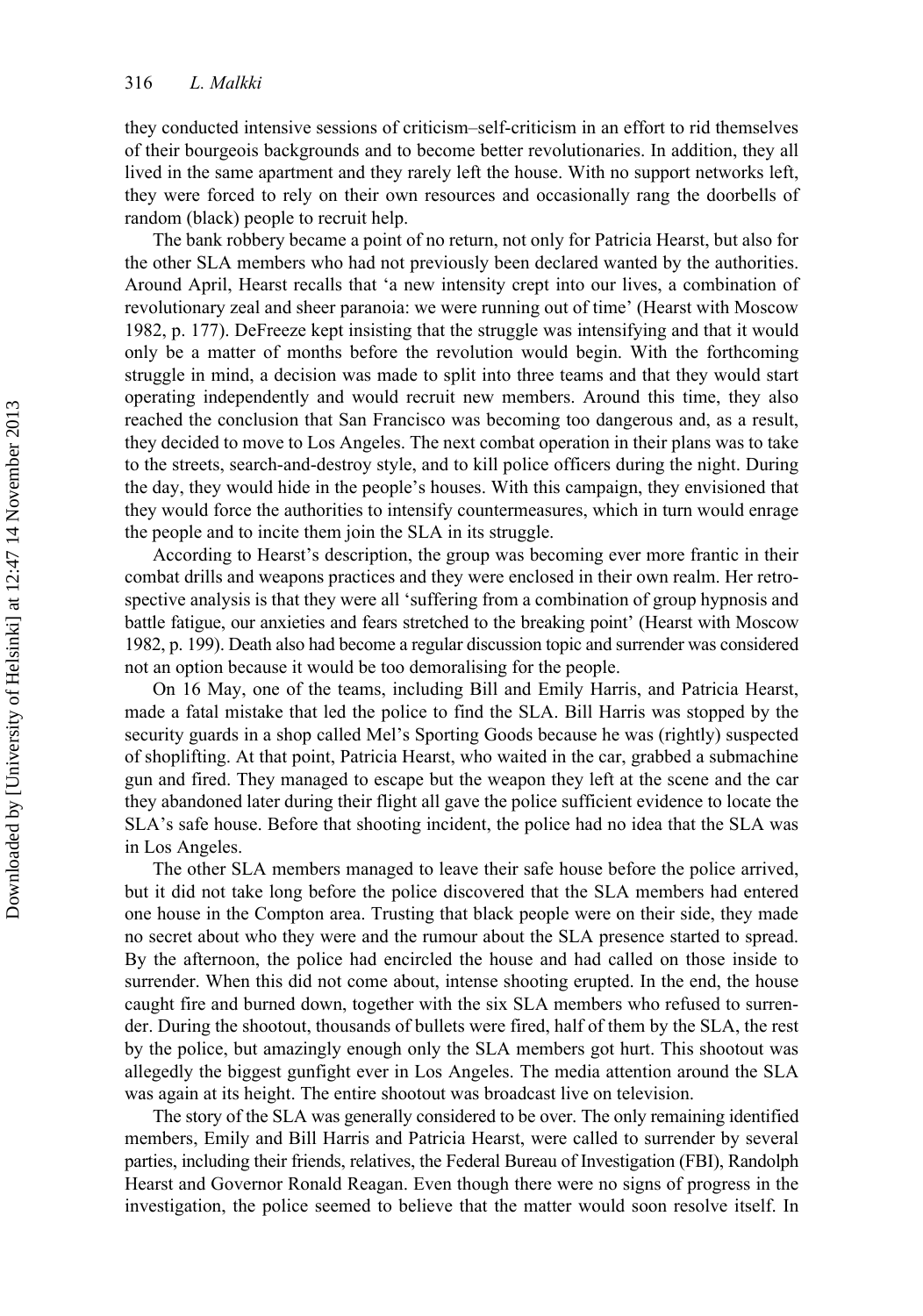other words, it would not take long before the fugitives had exhausted their limited resources and could no longer hide.

## **From helpers to bombers: the Symbionese Liberation Army after the Los Angeles shootout**

The Harrises had heard the calls for surrender, but had no intention to give up. The core commitments of the SLA made that an extremely hard choice to make: it had pledged not to compromise and shy away as all other leaders had done before it. Besides that, there was a good deal of survivor guilt involved. The fact that six comrades had lost their lives in battle, and that this had happened because of their mistake, created a strong feeling of obligation to continue the struggle.

The Harrises and Patricia Hearst were almost penniless and badly needed someone to help them out. They returned to the Bay area and contacted several old friends and associates who all turned them down. Finally, they approached Kathleen (Kathy) Soliah (who currently uses the name Sara Olson), a close friend of Angela Atwood, one of the SLA members who had died in the Los Angeles shootout, and she agreed to help. She mobilised her friends to help them and brought them in contact with Jack Scott, a radical sports writer, who together with his wife had a history of providing help for activists in trouble. The Scotts transported the Harrises and Hearst to a farmhouse in Pennsylvania so that they could lay low for a while.

What seemed to attract the Harrises to Jack Scott in particular were his reputed contacts with the Weather Underground Organization (WUO). The Harrises were considering the possibility of merging with that group. Hearst later told that the Harrises were impressed by the WUO's reputation and that they dreamt of convincing them that the tactics of the SLA were more efficient. In fact, they had grounds for believing that the WUO would be interested in helping them because it had praised the SLA's successes and had lashed out at the Left for its failure to back up the SLA in the communiqué that was made public after the Los Angeles shootout. While the WUO was reportedly contacted and asked for help, the organisation declined the request.

After a few months, the Harrises and Hearst returned to California after they had run into a dispute with the Scotts. Technically speaking, if their only concern would have been to survive, they could have adopted new identities and continued a low-profile existence outside the political hotspots of the country, as the WUO members had. Having Patricia Hearst with them did complicate them adopting this strategy, but what posed a greater obstacle was the Harrises' eagerness for action.

The Harrises and Patricia Hearst landed back on the doorstep of Soliah. For the coming months, they were supported by Soliah and her friends. A couple of these friends, such as James Kilgore and Michael Bortin, were politically oriented to some degree, but most of them became involved mainly out of their loyalty to each other. The circle of friends included also Soliah's brother, Steve, and sister, Jo.

This network of people was actually not at all well-equipped to help the fugitives. Kathy Soliah had spoken in the SLA memorial rally and together with James Kilgore they had established the Bay Area Research Collective (BARC) to organise support for the group and for the underground in general.<sup>3</sup> Therefore, they might have been monitored by the FBI. Apart from Jack Scott, they had no connections that would help them in gathering the financial resources and in tapping them into any underground network. They merely went on with their lives as before, kept painting houses and using the money they earned from that to support the fugitives.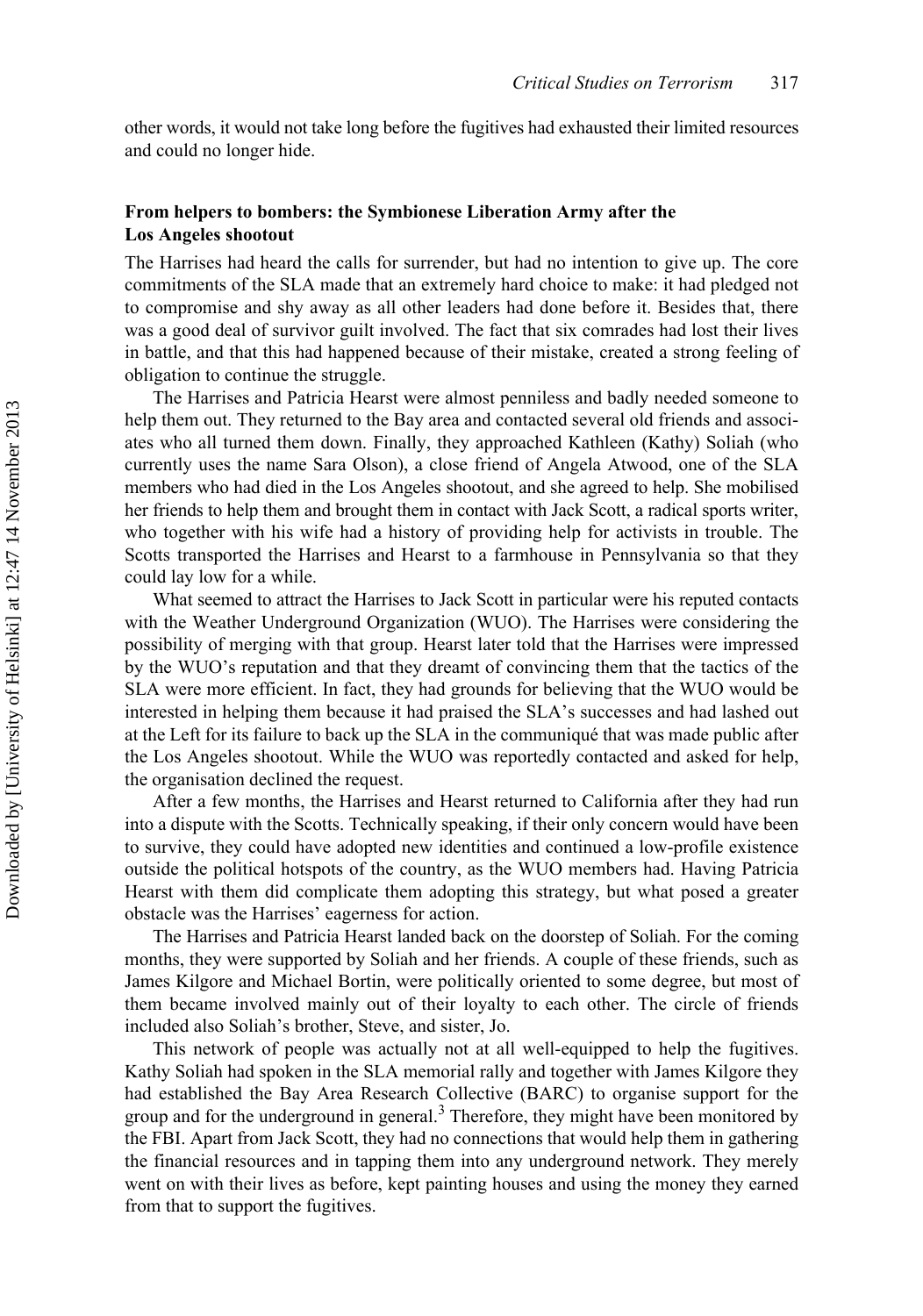What had got Kathy Soliah involved in helping the fugitives was first and foremost her friendship with Angela Atwood. Those close to Soliah have stated that after the Los Angeles shootout, she underwent a great transformation in her character and conduct. The initial and primary reason for Soliah and her friends, henceforth called 'the new team', to get involved was to help Emily and Bill Harris and Patricia Hearst hide from the authorities. While Soliah and her friends were terrified to undertake this task, the death of Kathy Soliah's friend made them feel that they could not decline. After all, if they only managed to keep the Harrises and Patricia Hearst safe and sound, they felt they had already accomplished a valuable political deed. The Harrises, however, were not ready to settle for mere survival. They were more ambitious and wanted to help Russ Little and Joe Remiro escape from prison so that the SLA would again have an experienced cadre. They also looked at training the new team to become part of their army.

These plans became a major source of tension between the remaining SLA members and the new team. Most of the new team wanted nothing to do with political violence. Kathy Soliah and James Kilgore had played with the idea of getting involved in the armed struggle and Michael Bortin had earlier made the first steps towards that direction, but got arrested. However, with armed struggle, they were not thinking in terms of a SLA-style campaign that included attacks against people's lives. The new team argued that instead of new attacks, the Harrises should take a critical look at what the SLA had accomplished and then reconsider its programme. It was clear for the new team that the SLA's ideas had not found acceptance and legitimacy among the Left. In order to garner more support, those of the new team who had interest in politics argued the Harrises should study classical Marxist literature and integrate that kind of analysis into their propaganda. The Harrises, however, remained steadfast in their belief in the power of the SLA-type action to revitalise the revolutionary struggle.

These differences led to disputes concerning how they should work together. The Harrises looked at the new team as people being in a process to become part of the SLA. As a consequence, the Harrises demanded that the others obey Bill Harris as the leader of the group. The new team resisted his authority, demanding instead that they should function in a more democratic way and make decisions together. They also opposed the Harrises' plan to recruit a new black leader and thought that the Harrises' third-world leadership was a ridiculous idea stemming from excessive white guilt and a romantisation of blacks. Besides these political differences, there were also personal tensions along various lines that were exacerbated further by disagreements about how to deal with these differences.

All in all, while these differences prevailed until the very end, it seems that the Harrises succeeded well in getting their way. This might be because they seemed to have three aces in their hands. The first was that they were more experienced in the business of revolution, which made it difficult for the less experienced, new participants to dispute their arguments. The second was that the Harrises did not hesitate to remind everyone that six of their comrades had given their lives in the struggle. Finally, the third was that they often managed to wear out the opposition by their sheer persistence.

Over time, the involvement of the new team started to extend from merely helping the SLA members to survive into taking part in the Harrises' plans for armed struggle. The process that led the new team towards that direction derived from what 'helping' the fugitives entailed. By late 1974, it was clear that the new team needed other, less timeconsuming, sources of income. As a result, they started to conduct petty thefts: shoplifting, stealing money from a mail truck, and stealing wallets in health spas and tennis courts. Those of the new team reasoned that money was needed to take care of the fugitives, so it was part of their commitment to help them.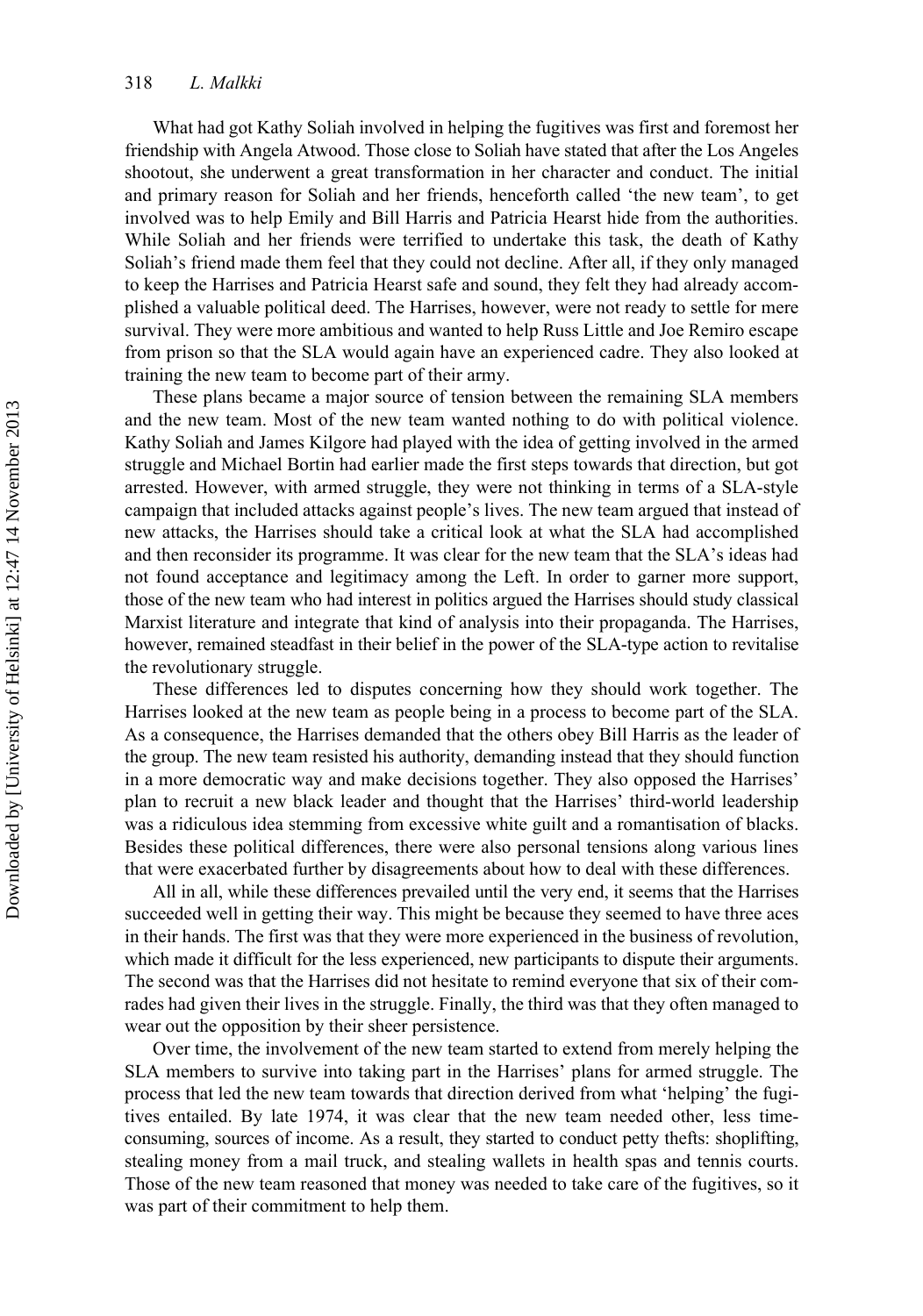The new team also helped the Harrises in their planning of new acts, including acts against people. Although the new team was by far more horrified than excited by these plans, they still gathered information about the possible targets and conducted surveillance, at least partly because it was easier to comply than to keep resisting. Taking part in the planning activities also drew them closer to committing violent attacks. One of them described the process later as follows:

Unfortunately, simply by the very act of discussing these major, major felonies, we tacitly accepted our assemblage as a guerrilla unit, and to that I must attach much blame to myself, because I co-operated with researching a hit list (or pretended I did) rather than challenged the legitimacy of such acts in my protracted visit since at our first meeting we had clearly stated our refusal to engage in those activities. And though we did not, thankfully, follow-up on these outlandish and clearly not executable acts by ourselves, we simultaneously bargained, or dumbed down, to committing ourselves to various and sundry petty felonies acts, which we did commit. . . . Ironically, we justified these petty crimes, although we were all painting together, in that we were developing cohesiveness and teamwork as a functioning guerrilla unit. And so we journeyed around in a syllogistic kind of tautologically closed system, where somewhere along the way the true premise at political involvement only in hiding out the trio and perhaps some guerrilla theatre . . . somewhere along the line that true and, I believe, heartfelt premise, was substituted by a false premise – face-saving, foot-dragging and procrastination now our tools of denial rather than straightforward discussion and political dialectic – the false premise being our defining ourselves as a guerrilla (if not combat) unit or at least one in a provisional stage of formation. (unpublished memoir of Michael Bortin)

Meanwhile, the group's financial problems continued. The thefts provided them with a few hundred dollars now and then, but not enough. They tried to find ways to knock on the WUO's door to get help and looked for possibilities to sign a book deal for the Harrises and Patricia Hearst. That did not bring any results. Generally, they were too frightened of getting caught to approach other people for help. In the end, they decided to rob a bank. Bill Harris wanted the new team to do the job so that they would get their hands on the revolution properly. Planning for the robbery started in late January 1975, and a month later Mike Bortin and James Kilgore entered a small Guild Savings and Loan Association bank on the outskirts of Sacramento. They walked away with several thousand dollars. The group issued no claim to the robbery and no one got hurt.

By March 1975 the core group of the new team had committed themselves to the plans for armed struggle to the extent that they agreed to move to Sacramento to live together with the Harrises and Hearst. Those of the new team who did not move stated that they did not want to have any part in such plans, but remained in contact.

The next act under intensive planning was another bank robbery. The target was to be the Crocker National Bank branch in Carmichael, just outside Sacramento. Bill Harris allegedly wanted to make it a full SLA operation, but the others talked him out of this idea because they thought it would put too much pressure on them. In the end, a group of eight people, including some of those who explicitly opposed the idea of armed struggle, entered the bank and walked away with over US\$15,000. In other respects, however, the operation was a disaster: Emily Harris shot dead one of the customers, Myrna Lee Opsahl, when she did not obey the order to get down quickly enough. The shooting incident provoked serious turmoil among the group. Whereas the Harrises played the whole incident down, the others were deeply shaken. It was the first time they were involved in an action that cost someone's life.

With the police looking for bank robbers in Sacramento, they decided to leave the city and move back to the familiar Bay Area in early May. The Harrises and Patricia Hearst would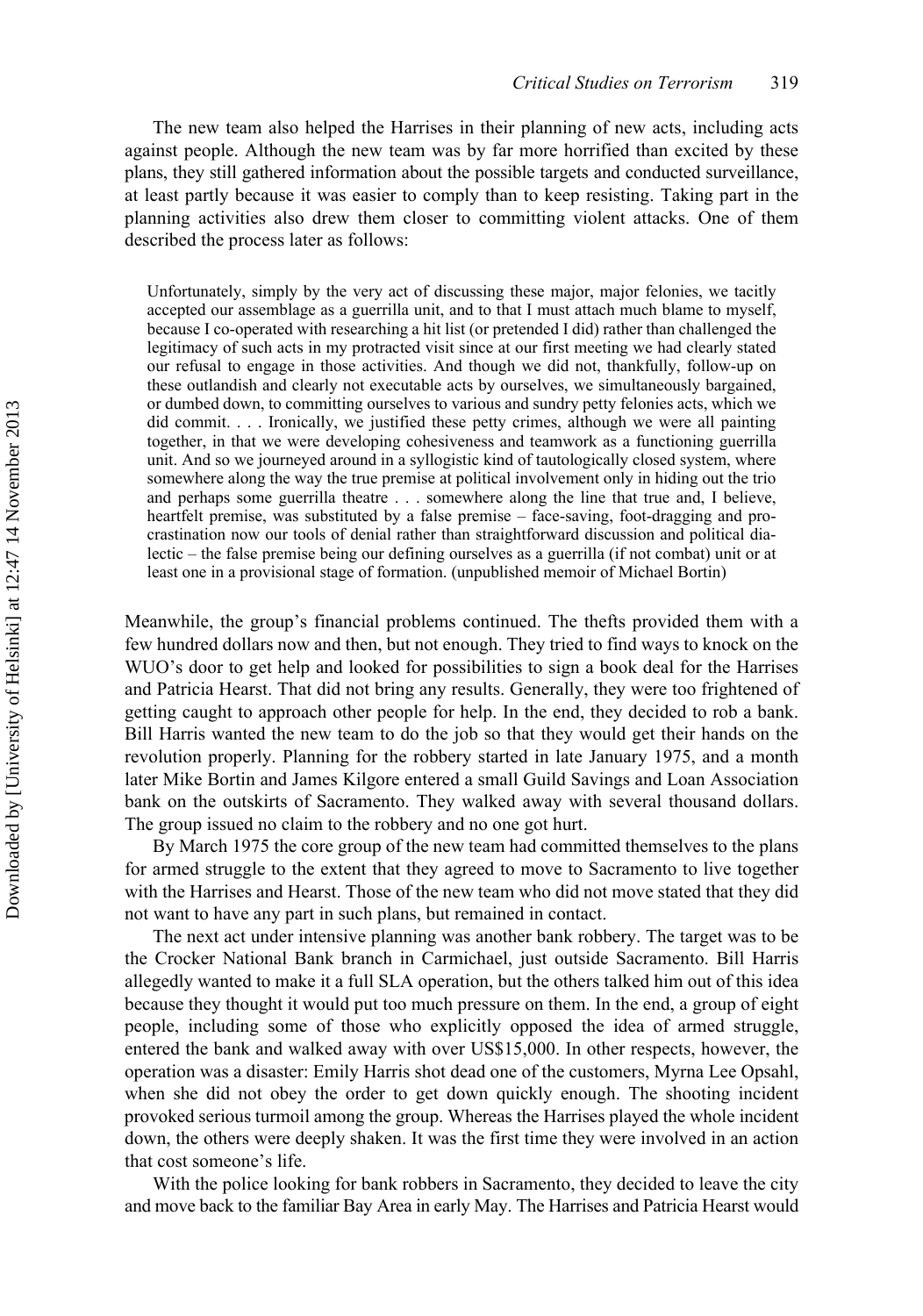stay underground, but all others would return to their normal lives as much as possible and get jobs. Once they had settled in San Francisco, the tensions from the previous months subsided and the planning for attacks continued. During the next few months, the Harrises and the new team seemed to find a common ground on which to operate. Besides the slippery slope from helping the fugitives towards deeper involvement, there were also other processes at play that led the people from the new team to commit themselves to increasingly radical actions despite their initial, and to some degree still prevailing, reluctance:

You accept certain assumptions and once you accept them your capacity for lateral/creative thinking is gone. Once you accept the 'violence is the only true way' paradigm you got caught up in a cycle of bad decisions. It is like 'group think'. . . . I think we fell prey to a kind of blinkered thinking. If violence is the only way, then you think more violence is an even better way. People's value becomes measured not according to how well they can analyze, strategize or build organization but how far they are prepared to go. Once you accept that you are going to die soon (which we did, or at least be captured, tortured, etc.) then why worry about risk? The person who wants to go out with the biggest bang becomes the model. Now normally if you're in a group and things get a little extreme, you can walk away or create some distance. . . . But when you're in a small group, underground, surviving on a shoestring, and every cop in the country is looking for you, you're always immersed up to your eyeballs in this crazy logic you've created. Fortunately for us, the most extreme of our plans never came to fruition – either because we were incompetent militantly, scared but too afraid to admit it, or just too confused to pull off something big and crazy. . . . I think the intensity of Bill and Emily, plus their moral weight as the heirs of the martyrs, gradually pushed us all with the model of the urban guerrilla group think. I'm not trying to blame them. We could have pushed back harder. We could have walked away or just provided material support. We chose to jump into the whirlpool. (James Kilgore, personal communication)

The compromise they reached was that they would conduct a bombing campaign and claim it under the name of the Jonathan Jackson/Sam Melville Unit of the New World Liberation Front (NWLF). An important point to highlight here is that the SLA was *not* the NWLF, as has been sometimes claimed in the literature.<sup>4</sup> The history of the NWLF has yet to be written,<sup>5</sup> but from the perspective of the remaining SLA members and the new team, the NWLF was a Left-wing armed revolutionary group that was operating in California at that time and had called on anyone sharing its goals and ideology to operate in its name. They had no idea who were those responsible for the bombings conducted in its name, but they found it a good idea to connect their efforts to a bigger campaign. Furthermore, for the new team, this had the benefit of them not having to operate under the name and heritage of the SLA.

To honour the direction that the SLA had been moving in before the Los Angeles shootout interrupted the campaign, they were still looking at targeting the police. The hit list that the group compiled reportedly included such targets as the San Francisco police chief, whose department harassed blacks during the search for the so-called Zebra killers,<sup>6</sup> the FBI Office in San Mateo.

After long discussions, a decision was reached to launch bomb attacks against the police cars parked outside two stations, one in the Mission District (a classic target for attacks in the previous years) and one at the Taraval station. The operation was conducted on 7 August, but none of the bombs exploded. Six days later, they made another attack with an improved bomb design on the Emeryville police station. That explosion destroyed the police car completely. Following that attack, they sent out a communiqué in the name of the NWLF, Jonathan Jackson/Sam Melville Unit. The SLA slogan 'death to the fascist insect that preys upon the lives of the people' was added to the communiqué, reportedly because the Harrises had insisted on that.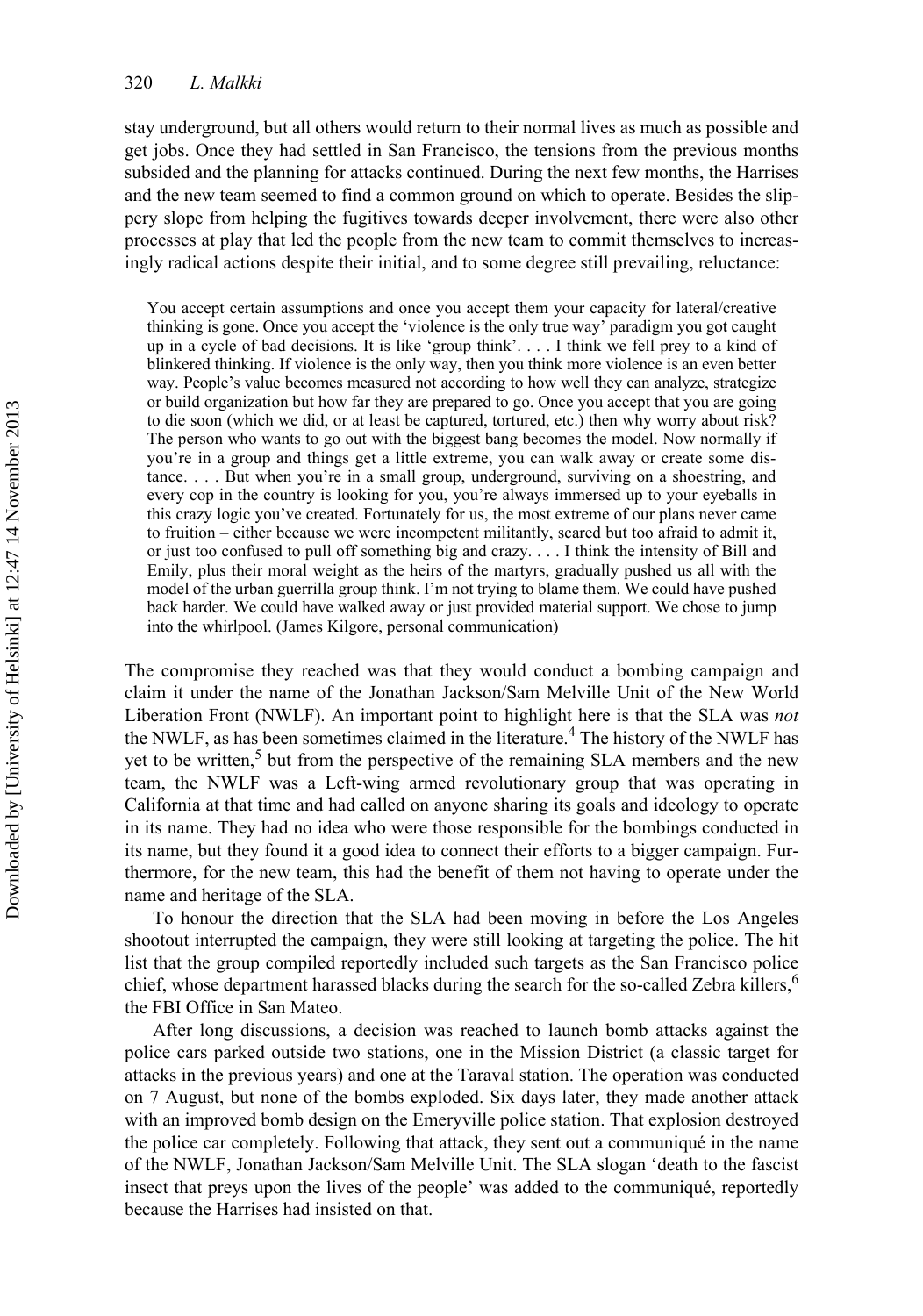The next operation they started to prepare targeted the Marin County Civic Center. They decided to plant two bombs in the building in such a way that the explosions would hit as many policemen as possible. Later, it was decided that with the Marin County bombing, they would conduct another bomb attack in Los Angeles simultaneously and thereby demonstrate that they had enough strength to carry out action in two parts of the state at the same time. They carried out these attacks on 20 August. Both bombs in the Marin County Civic Center went off, but in the wrong order. There were no casualties. The bomb attack in Los Angeles, however, did not work out. The group charged with the bomb attack placed two bombs under parked police cars in East Los Angeles and set them to go off when the cars left. However, the first bomb did not ignite and both bombs were later found.

Even though the group managed to find enough common ground to pull off these operations together and some of those who had declared they did not have anything to do with such operations had taken part in them, the old feuds were not really over. The disputes erupted in full force after the 20 August attacks. The new team and Patricia Hearst began to make new plans and to distance themselves from the Harrises. The Harrises were nonetheless still determined to revitalise the SLA. A few days later, with help from Kathy Soliah (who still stayed in touch with the Harrises and seemed to be somewhat ambivalent about the split), the Harrises made contact with Doc Holiday as they wanted him to become the desperately needed black leader of the SLA, an offer which he declined.

At the same time, the FBI investigations finally started to produce results. On 18 September, the Harrises, Patricia Hearst, Steve Soliah and another reluctant SLA associate, Wendy Yoshimura, were all arrested. These arrests effectively ended the campaign of the SLA. With the Harrises arrested, and no need to protect Patricia Hearst, the driving forces of the struggle were gone.

It is obvious that the Harrises did not expect Kathy Soliah (who was not arrested) and others still outside the prison to pick up the torch of the SLA and to continue the struggle. In fact, they angrily protested when a political statement by Kathy Soliah and James Kilgore was published as a SLA statement by the Bay Area Research Collective.<sup>7</sup> Half a year after the arrests, Bill and Emily Harris, together with Russ Little and Joe Remiro, granted an interview where they called themselves the last four surviving members of the SLA and said that with their arrest the SLA had ceased to exist (Lyne and Scheer 1976, Harris *et al.* 1976).

## **The Symbionese Liberation Army and the radical Left<sup>8</sup>**

One reason it was widely expected that the Los Angeles shootout represented the end of the SLA was that the group seemed to have very little support. Certainly, the SLA had succeeded spectacularly in attracting media attention during its first months of existence. For instance, Patricia Hearst was on the cover of *Newsweek* on 29 April and on 27 May 1974. Before that, she had made the cover once already and would still make it four more times, for the last time on 29 March 1976. As for *Time*, she was on three covers in total. That was unique by any measure (e.g. Nacos 2002, pp. 40, 48–51).

However, the SLA's success in terms of winning over its most important constituencies, the radical Left and black communities, was very poor. The SLA had alienated almost everybody with the Foster murder and the kidnapping of Patricia Hearst hardly improved its score. It got a positive response almost solely from such groups and individuals that had already committed themselves to armed struggle, such as the Black Liberation Army. The SLA was also warmly, although more reservedly, greeted by the WUO. In a communiqué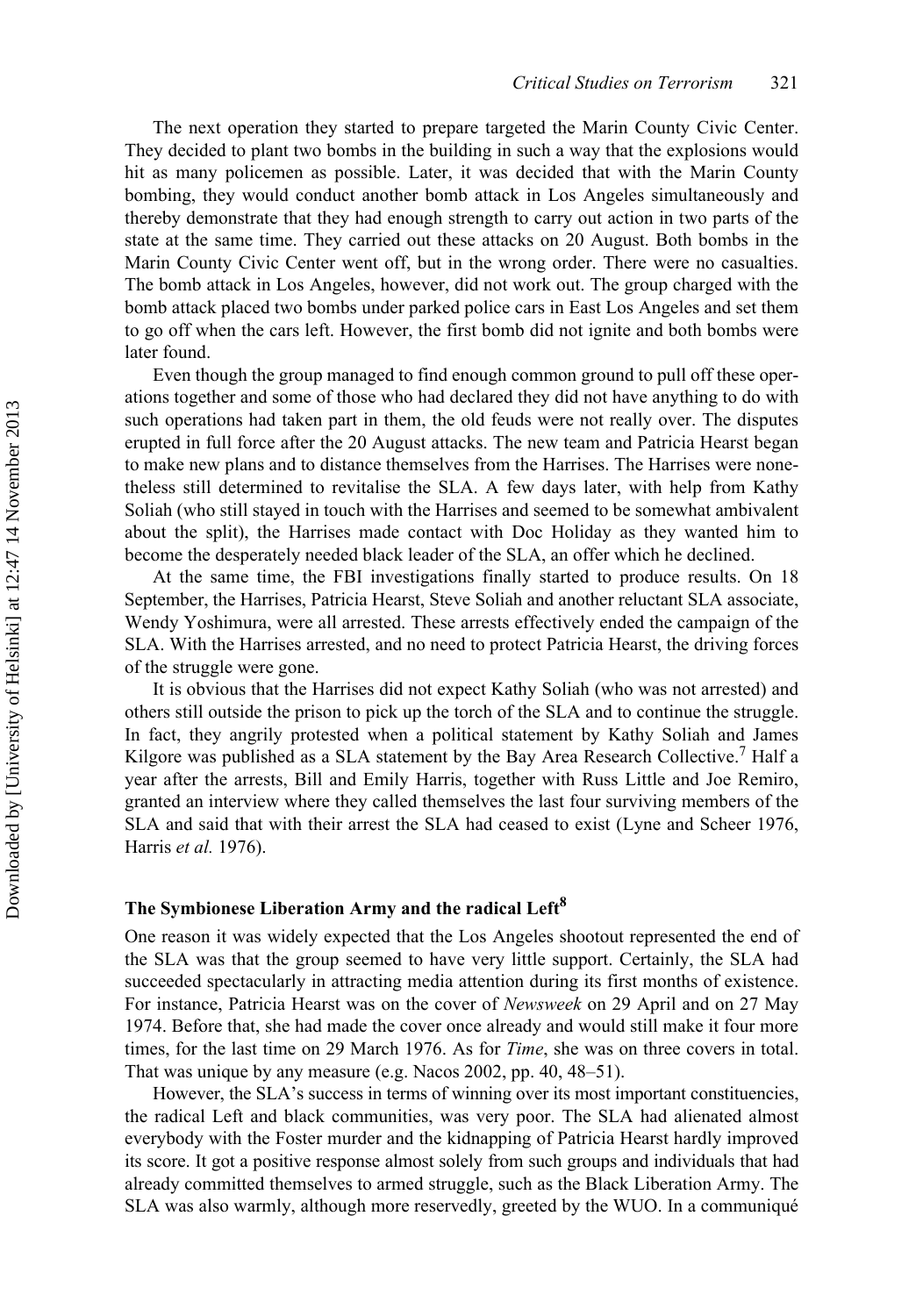signed by Bernardine Dohrn, it stated that the kidnapping dramatised what was wrong with the society and that a change was needed. Even though the WUO did not comprehend the Foster murder, it underlined that it should not legitimise an all-out attack on the SLA. In fact, in another communiqué, the WUO called for everyone to show solidarity with the SLA and to help it.

In many respects, the SLA was a product of the radical Left. If one forgets the SLA's actions and ignores its rhetorical style for a moment, there is actually very little that is alien in the context of the radical Left at that time. The programme of the SLA reads almost like a catalogue of issues that were raised by the protest movement in the 1960s and 1970s. Furthermore, its roots were particularly in the ideas and utopias that developed from the interaction between the New Left and the political prisoner movement. The SLA members later identified their key sources of inspiration to be Marxism, revolutionary black nationalism and revolutionary feminism.

This kinship was recognised by many on the Left, but instead of the badly needed leader, they rather viewed the SLA as their unwanted child. For instance, the editors of *Ramparts*, a high-profile New Left magazine, famously claimed that the SLA was a product of the failures of the organised Left to regroup and revive after its collapse in the late 1960s. They claimed that exactly this lack of organising enabled the emergence of extreme groups such as the SLA. There was extreme frustration at the lack of action, but as there was no mass movement, there was also no moral community that would restrain excesses (*Ramparts* 1974).

This negative reception did not go unnoticed by the SLA. They tried to see and read every single news story on the SLA and seemed almost obsessed with the SLA's public image. The tapes and communiqués are filled with the members' reactions to other people's comments about the SLA. In the communiqués during the Hearst kidnapping, the SLA operated from the assumption that the opposition against its project was based on a lack of understanding. To them, more explanation would mean that the people would 'get' what they were saying and would start to support their fight.

The general distaste of the Left appeared not to be derived from the content of the SLA programme or misunderstandings, but more from the morals of its methods and choice of targets. The idea of starting up an armed struggle in the United States at the time was highly controversial and every group that did that was subject to fierce criticism. What polarised the attitudes in the case of the SLA was the specific style of armed struggle it adopted. Adopting assassination and kidnapping as methods of revolutionary struggle so radical choices that even the most revolutionary edge of the Left had difficulties to digest them, especially when it involved both murdering a person who was not generally considered to be an enemy of the 'people' and the kidnapping of an innocent girl.

Moreover, the SLA also had a credibility issue among the Left because of its members' background. It seemed to bother many that the evolution of the SLA had not followed the expected course of moving from protest gradually to more radical action. In other words, it did not seem credible that someone would change from a flower girl to a fully fledged urban guerrilla so quickly. Besides the seemingly quick radicalisation on the individual level, the decision to start from the top with the methods of action also seemed hard to understand. The members of the SLA realised this problem afterwards and stated that they should have rather started with something small in scale and then slowly have escalated their actions. Then the Left would have probably understood better what the SLA was up to.

Illustrative to the unease that the Left felt in face of the SLA is that the editors of *Ramparts*, one of them being David Horowitz, did not publish their SLA criticism under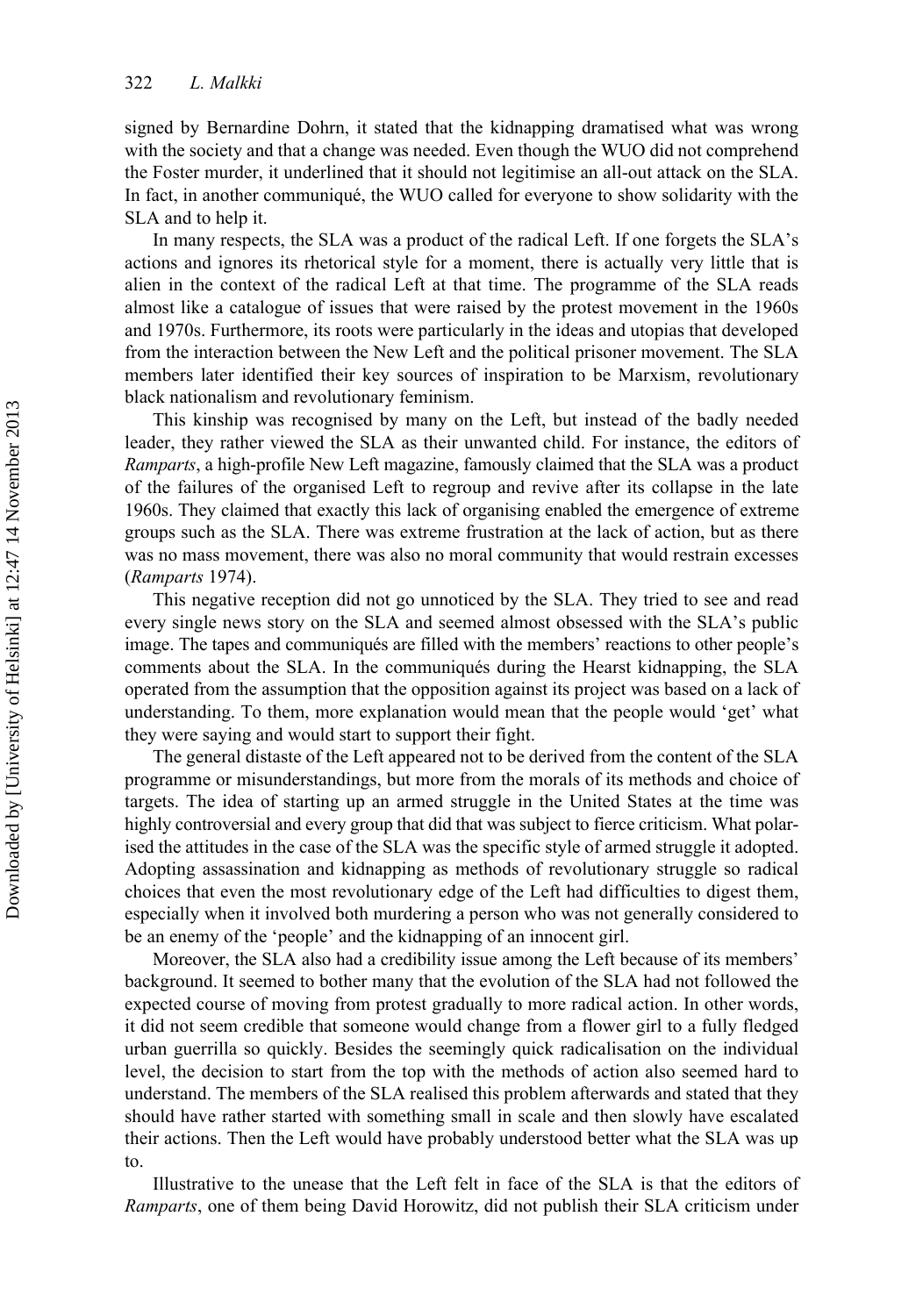their own names for the fear of revenge from the SLA (Horowitz 1999). Generally, it was not the SLA, however, that people were afraid of, but the response from the authorities. It was widely feared that the establishment would use the SLA as a means to discredit the whole Left. For instance, the writers of the *Ramparts* editorial blamed the SLA for making the work of the Left even more difficult than it had already been and expected that the authorities would start a new 'witch hunt'. Those who felt most threatened by the SLA refused to recognise the SLA as a genuine Left-wing group. Such views were expressed by those who felt most alarmed by its existence, for example, the Black Panther party. The Panthers suspected that the Foster assassination was a cover operation which was intended to give a bad name to the Black Panthers and to the black community in general.

One might have expected that the Los Angeles shootout in May 1974 could have changed the attitudes among the radical Left and opened its safety nets. It was after all an exceptionally brutal police operation, especially considering that it targeted white activists. While black activists had been killed in similar kinds of situations before and sometimes downright assassinated, the white activists had until then had immunity. The Los Angeles shootout was indeed met with outrage among the Left and the conduct of the Los Angeles Police Department (LAPD) was widely criticised. The outrage, however, did not really translate into support for the SLA. The fundamental differences with the SLA remained. Those who had supported it before mourned the deaths of the revolutionaries. Memorial rallies were organised in the Bay area that were attended by a few hundred people. Those who had been particularly fierce in their criticism of the SLA from the beginning had little sympathy for the dead. The SLA lost the battle; they knew what they were up to and they were foolish enough to choose to fight.

It seems that the massive hunt for Patricia Hearst and the fate of those who were killed in the Los Angeles shootout in particular caused many in the Left to view the SLA as too high a security risk. Those in the Left did not want to get involved in that case in any way. What also played a role was the timing of the SLA. By 1974, consensus was building up in the radical fringes of the Left about the futility of armed struggle. One indication of that were the efforts of the WUO to build itself an aboveground existence. The WUO's political programme, *Prairie Fire*, calling for this kind of change of direction was published in May 1974. This might also explain why the WUO did not help the SLA fugitives.

Considering that practically everyone in the radical Left had turned their backs on the SLA and that the fugitives were supported by only a handful of young people with no ties (the short cooperation with Jack Scott notwithstanding) that would have helped them in their task, it is surprising that it took such a long time for the FBI to locate the Harrises and Hearst. This lack of success was not due to a lack of effort. For example, in an interview with a New York weekly, two special agents recounted that the resources that the FBI had invested in the case during the first ten months amounted to US\$3 million, 270,000 workhours, and (attempted) interviews with 25,000 people (cited in McLellan and Avery 1977, pp. 413–414).

One impediment for the investigations appears to have been the lack of cooperation from the public. Of all the people whom the FBI had tried to interview, more people had declined than agreed to talk. Even though the SLA did not have the sympathies of the Leftist activists, it benefited from their reluctance to get involved in the matter in any way whatsoever. Many still held to their principle of 'don't talk to the FBI', as they thought the police represented an illegitimate authority.

What improved the SLA's security position in the early months was its decision to reduce communication with people outside the group. This minimised their risk of getting caught, but it also cut its ties with the surrounding community. Security was prioritised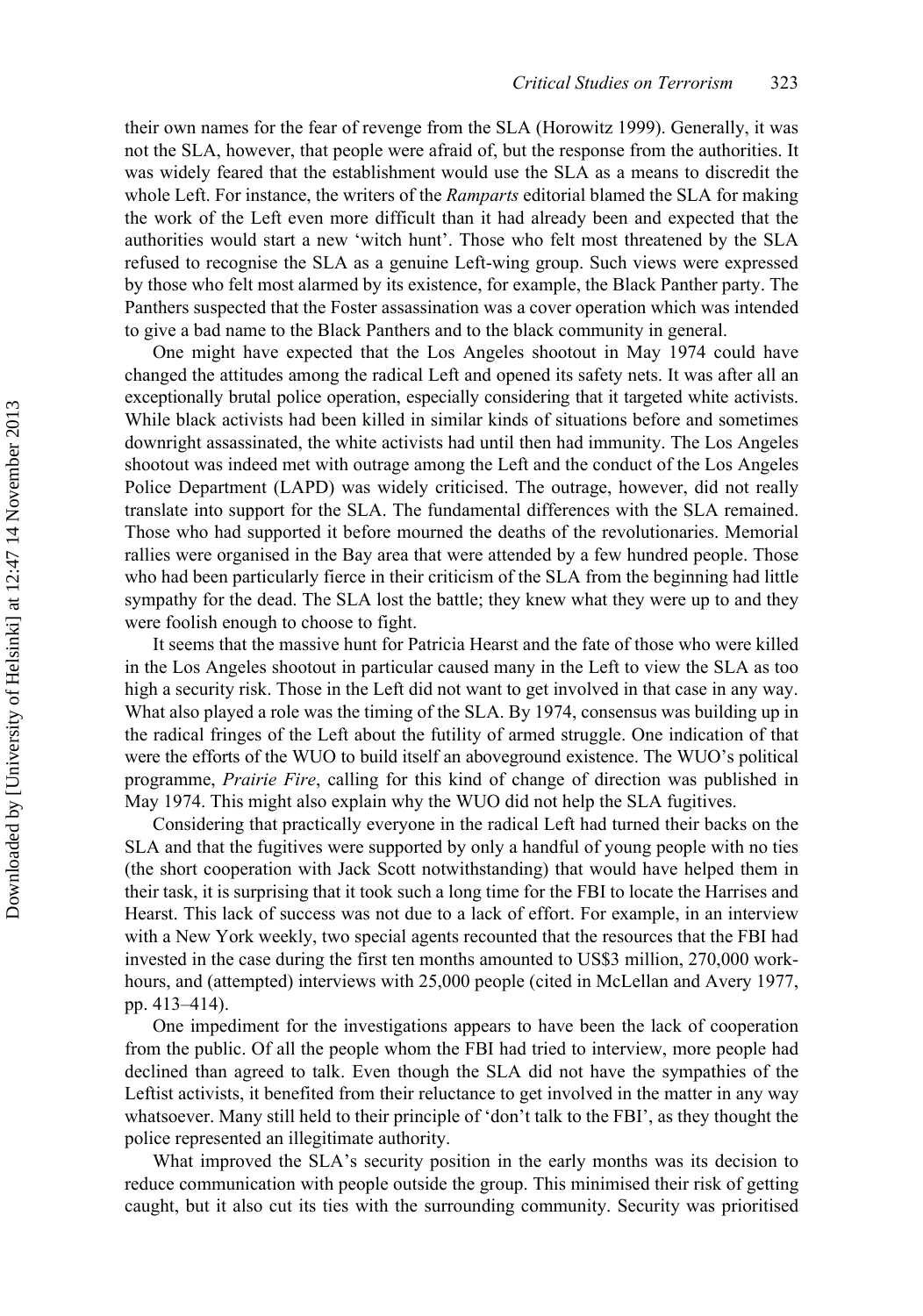over access to the 'people' later as well. Soliah and their friends were intensely afraid of getting caught so they told very few people about their role in hiding the fugitives. There were, however, people who could have provided the FBI with useful information. The new associates went outside especially with Patricia Hearst and were more than once spotted by their acquaintances. Many of them lived with their friends and tried to maintain a normal social life to stay beyond the suspicion of the authorities.

In retrospect, what seems particularly astounding is that it took so long for the FBI to start investigating seriously the possibility that Kathy Soliah, Kilgore and their friends could be involved. Since Soliah had appeared in the SLA memorial rally, the FBI would not have needed any further tips to know that she was sympathetic to the SLA. A more careful look at Soliah's and her friends' networks could have brought the investigators quickly on the right track.

The only plausible explanation for this seems to be that the FBI considered Soliah and Kilgore to be too obvious and visible SLA sympathisers to play a role in the underground. Here, the FBI may have fallen prey to false assumptions: it may have seemed improbable that a handful of working people could support three wanted fugitives for months. This interpretation is supported by the fact that when the FBI got on Soliah's track, it did not expect that she would lead them to the Harrises and Patricia Hearst directly, but rather that she would provide further clues about their helpers and their whereabouts. The same may have applied to Michael Bortin, who was on parole for the entire time for his involvement in a previous bomb attack. According to the SLA associates' recollections, he may have been monitored by the police at least occasionally, but if that was the case, it did not lead to the discovery of Bortin's links to the fugitives.

#### **Conclusions**

The decline of the Symbionese Liberation Army's (SLA) terrorist campaign resulted mainly from the severe backlash it created by its actions in the wider 'movement' community and black activists. It is a textbook example of how terrorist campaigns can be self-defeating and that the terrorist groups themselves are sometimes the best counterterrorist agents (cf. Cronin 2009, pp. 94–114). It is hard to imagine any counterterrorist measure that could have turned the radical subculture more effectively against the SLA than the murder of Marcus Foster. The repressive measures, especially in the form of arrests, were important turning points in the SLA's campaign, but it is very unlikely that the SLA would have been able to become more successful even were it not for these setbacks because its strategy was simply too radical for its potential constituency to digest. Moreover, practically all public support for revolutionary terrorism in the United States had faded by the mid-1970s.

Having said that, the rejection of the SLA by the radical Left and the decline of public support to all movements like it did not imply that the SLA would have become an easy prey for the Federal Bureau of Investigation (FBI). It had few active supporters, but it certainly benefited from the passive support of the radical subculture. This support was not based on sympathy, but the SLA rather benefited from the prevailing distaste for the authorities and the feeling that the authorities were using the SLA to lash out against the radical Left in general.

In all these respects, the case of the SLA highlights the importance of examining the attitudes among the potential supporting communities beyond one of mere support or rejection of terrorism. If the surrounding subculture feels threatened by the authorities, for example because of the way that either the current or previous incidents of protest or terrorism have been handled, this can become an important handicap for the investigations.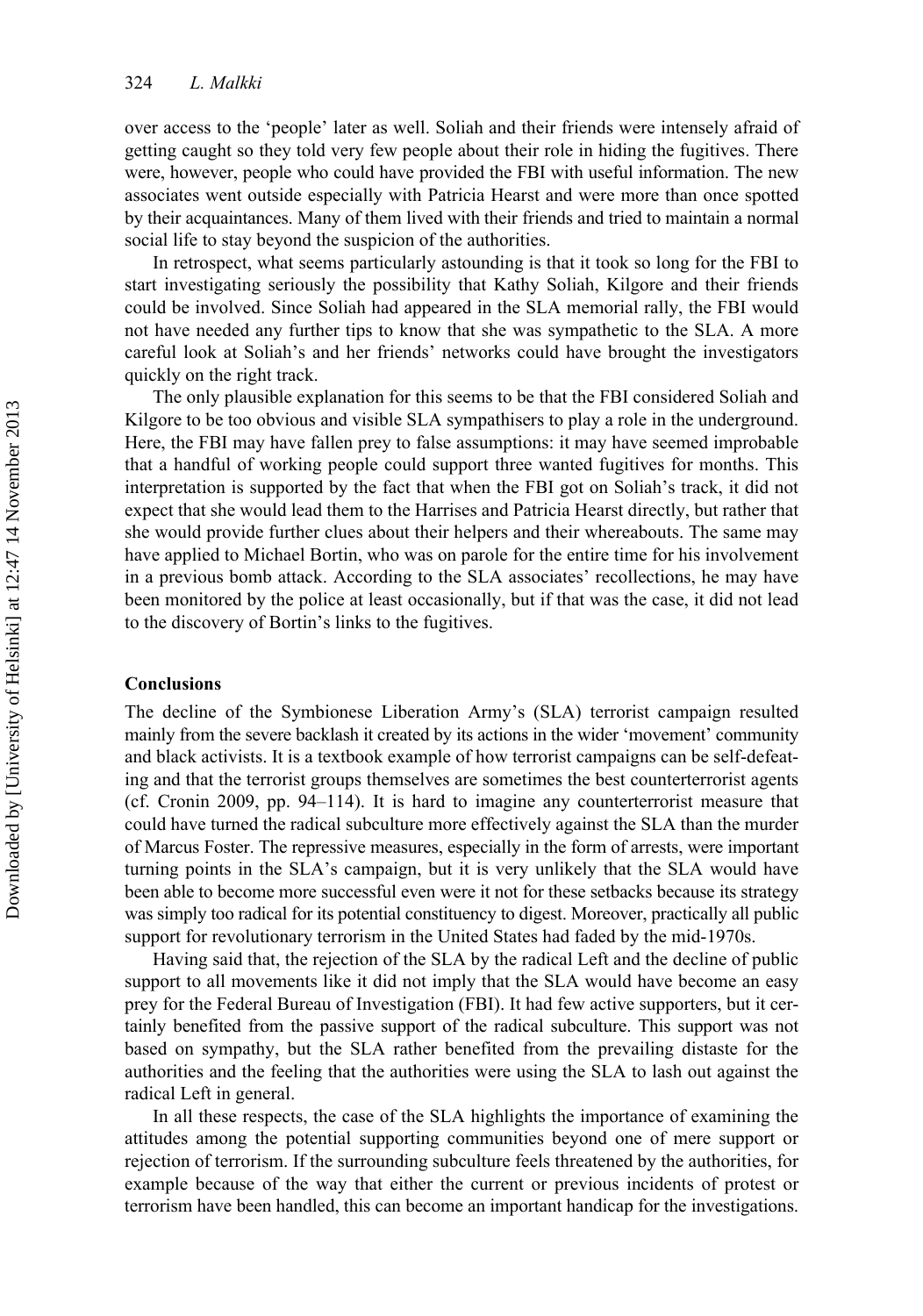What may appear as passive support for terrorist movements to outsiders can just as well be motivated by an unwillingness to cooperate with the authorities.

A closer look at the 'new team' that got involved in helping the remaining SLA members survive provides further evidence for the argument that one should not overstate the role of ideology as source of commitment and motivation in participating in terrorist groups. As Marc Sageman has famously pointed out, friendship ties are crucial in the process of getting involved in terrorism (Sageman 2004).

Similar to what Donatella della Porta observed of the Left-wing terrorism in Italy and West Germany (Della Porta 1995), the SLA's need for survival began increasingly to dictate the development of its campaign. This can become a powerful motivation that leads new people to take part in the campaign, as the case of the new team demonstrates. Further, the necessities dictated by this need for survival can become the slippery slope (cf. McCauley and Moskalenko 2008, pp. 419–421) that take those involved gradually from support towards more participation in armed struggle.

Interestingly, the deepening involvement in the SLA's activities appeared not to lead to ideological radicalisation in every case. In the literature, ideological radicalisation is typically considered to be a necessary element in the process towards violent radicalisation (e.g. Korteweg *et al.* 2010, p. 30). While this may hold in the majority of the cases, it is not necessarily always the case. Moreover, those who had been politically active before and had been more willing participants in the attacks appear to have adopted the basic tenets of the campaign only superficially. One indication of this superficiality is the fact that none of the SLA associates involved ever again became participants in armed actions after the fugitives had been arrested. Some of the SLA associates remained politically active, but their activities represent rather a continuation of their activities before they became involved in helping the SLA than during that time. This all supports John Horgan's observations that not all participants in terrorist organisations may be as committed as one may tend to think (Horgan 2009, p. 150), even when they are deeply engaged.

#### **Notes**

- 1. See, for example, the news on their arrest and trial in the early 2000s (Findley 2002, Mackey 2009).
- 2. For convenience, I provide here only limited references to my sources. For a more detailed documentation and elaborate discussion of the case, see Malkki (2010). In addition, the book that journalists Vin McLellan and Paul Avery wrote about the SLA in the late 1970s has been helpful (McLellan and Avery 1977), even though my research has indicated that there are deficits in their account. Another well-known book, *The life and death of the SLA* by Les Payne and Tim Findley (1976), is less detailed and less balanced, even though Findley was among the stars of the investigative journalists who were reporting on the SLA at that time. There are also several memoirs and biographies on the SLA members and associates. The biography of the SLA member Joe Remiro (Bryan 1976) is written by a sympathetic journalist whose own position towards Remiro clearly influences his account, but is useful in terms of providing insights into the milieu that surrounded the SLA. The biography of another SLA member, William Wolfe (Kinney 1979), concentrates predominantly on Wolfe's life story and draws heavily from interviews with Wolfe's family and friends. The biography of Kathleen Soliah, also known as Sara Olson (Hendry 2002), was written without any cooperation from Olson and contains little original material. Last but by no means least, there is Patricia Hearst's memoir (Hearst with Moscow 1982) which has been an important source for this study. Questions can be posed about the validity of her account of the events, i.e. based on her status as a kidnap victim and her mental state after first being held in a closet for several weeks. Several people who feature prominently in Hearst's account have, however, confirmed to me that the facts and interpretations that she presents are largely accurate. To my knowledge, no one elementally involved in the SLA has publicly disputed her story, apart from the way she describes her own involvement and attitude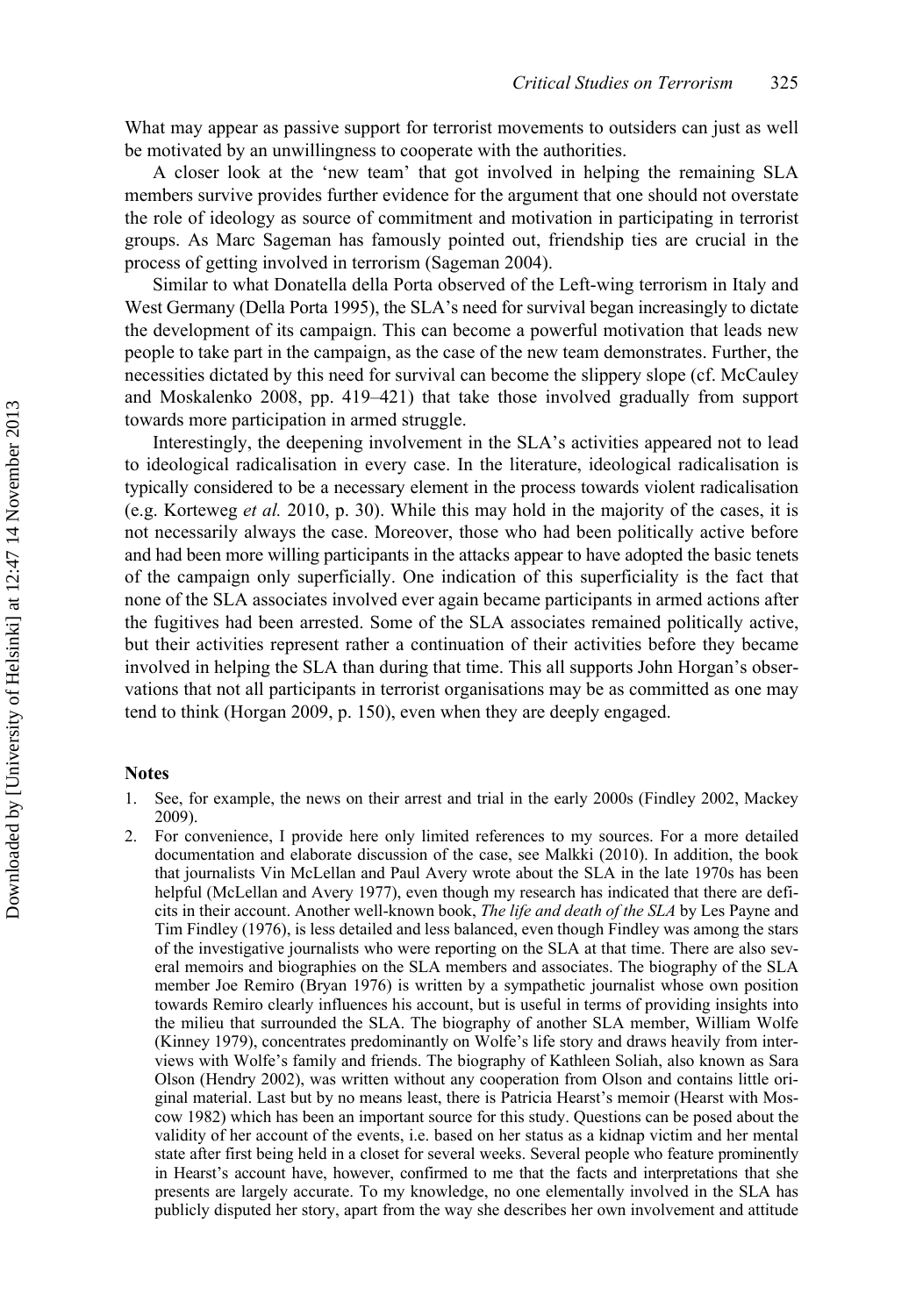towards the SLA. Having said that, I have always tried to find other sources to support and contrast the view she has presented. The other publications on the SLA are in fact more about the writers themselves or about Hearst (Baker 1974, Weed 1976, Graebner 2008).

- 3. Kathy Soliah and James Kilgore withdrew from the BARC when they became involved in helping the Harrises and Patricia Hearst. From then on, the BARC was mainly run by Kathy Soliah's roommates.
- 4. For example, in the otherwise excellent book by McLellan and Avery (1977).
- The only account I am aware of is Buck (1978).
- 6. A series of killings, known as the Zebra murders, had been committed in the area of San Francisco in 1973–1974. During the first months of the Hearst kidnapping, some suspected that the SLA and the Zebra murders would have been linked to each other. The SLA, for its part, claimed that it was a covert police operation directed against it (e.g. the tape released after the Hibernia bank robbery in mid-April 1974, transcript printed in Pearsall (1974, pp. 121–124). Later, it turned out that the murders were committed by the Death Angels, a group within the Nation of Islam. On the Zebra murders, see Howard (1979) and Sanders and Cohen (2006).
- 7. This statement is 'History will absolve us' that was distributed with the November 1975 issue of *Dragon* (the BARC's publication). For the comments of the remaining 'true members' of the SLA, see Harris *et al.* (1975).
- The following analysis of the radical Left's response to the SLA is mainly based on articles on the SLA in various 'movement press' publications, including *The Berkeley Barb*, *The Black Panther*, *Guardian*, *Ramparts*, *New Times, Rolling Stone*, and *Dragon*. I have also used some KPFA radio broadcasts preserved by the Freedom Archives.

#### **References**

Baker, M., 1974. *Exclusive! The inside story of Patricia Hearst and the SLA*. New York, NY: Macmillan.

- Bell, J. B., 1978. *A time of terror. How democratic societies respond to revolutionary violence*. New York, NY: Basic.
- Bryan, J., 1976. *This soldier still at war*. London: Quartet.
- Buck, B. L., 1978. The New World Liberation Front: a description of a terrorist organization. MA thesis, California State University at Sacramento.
- Clutterbuck, R., 1975. *Living with terrorism*. London: Faber & Faber.
- Cronin, A. K., 2008. *Ending terrorism. Lessons for defeating al-Qaeda*. Adelphi Paper No. 394. New York, NY: Routledge.
- Cronin, A. K., 2009. *How terrorism ends: Understanding the decline and demise of terrorist campaigns*. Princeton, NJ: Princeton University Press.
- Della Porta, D., 1995. *Social movements, political violence, and the state. A comparative analysis of Italy and Germany*. Studies in Comparative Politics. Cambridge: Cambridge University Press.
- Duyvesteyn, I., 2004. How new is the new terrorism? *Studies in Conflict and Terrorism*, 27 (5), 439–454.
- Findley, T., 2002. The Symbionese family reunion. *New York Times*, 28 January.
- Finlayson, J., 1997. Urban terror: the Symbionese Liberation Army. *In*: M. Crenshaw and J. Pimlott, eds. *Encyclopedia of world terrorism*, *Volume 3*. Armond, NY: M. E. Sharpe.
- Graebner, W., 2008. *Patty's got a gun: Patricia Hearst in 1970s America*. Chicago, IL: University of Chicago Press.
- Gunning, J., 2007. A case for critical terrorism studies? *Government and Opposition*, 42 (3), 363–393.
- Harris, B., Harris E., Little, R., Remiro J., as told by Lyne, S.. and Scheer, R., 1976. The story of the SLA. *New Times*, 16 April, 26–36.
- Harris, E., Harris, B., Remiro, J. and Little, R., 1975. SLA. *Dragon*, 5.
- Hearst, P. C. with Moscow, A., 1982. *Every secret thing*. Garden City, NY: Doubleday.
- Hendry, S. D., 2002. *Soliah: The Sara Jane Olson story*. Bloomington: Cable.
- Horgan, J., 2005. *The psychology of terrorism*. London: Routledge.
- Horgan, J., 2009. *Walking away from terrorism*. London: Routledge.
- Horowitz, D., 1999. Mercy for a terrorist? *Salon.com*, 2 August. Available from: [http://](http://www.salon.com/news/col/horo/1999/08/02/soliah) [www.salon.com/news/col/horo/1999/08/02/soliah/](http://www.salon.com/news/col/horo/1999/08/02/soliah) [Accessed 11 March 2010].
- Howard, C., 1979. *Zebra*. New York, NY: Berkley.
- Kinney, J. B., 1979. *An American journey: The short life of Willy Wolfe*. New York, NY: Simon & Schuster.